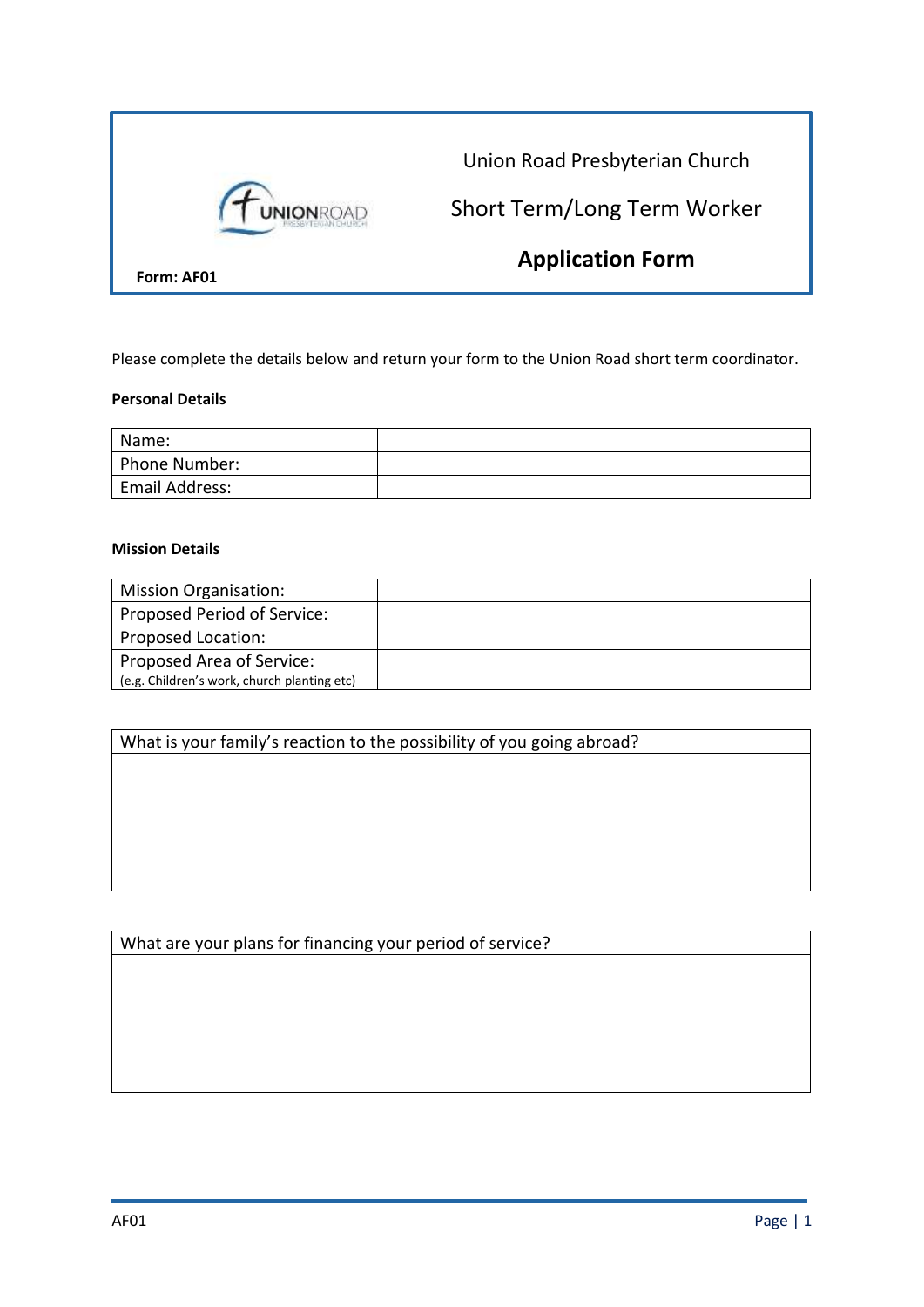Do you have any health conditions which may affect your ability to travel or work overseas?

What is your motivation for applying for missionary service?

What contribution do you hope to make during your period of service?

What do you hope personally to gain through your mission experience?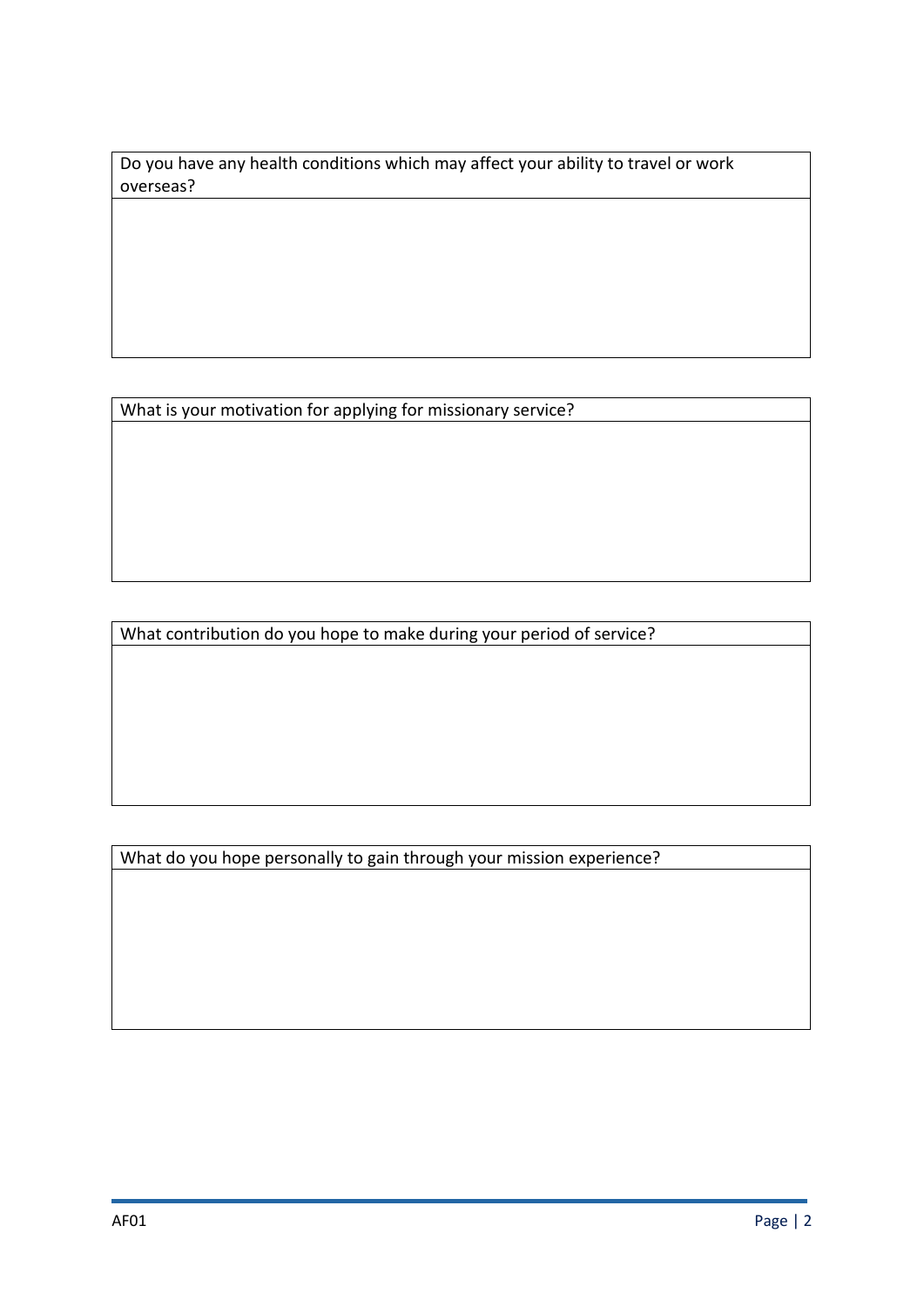## **Christian Life**

When and how did you become a Christian?

In what ways have you grown as a Christian?

How do you maintain and strengthen your Christian life?

Describe your personal devotional practice?